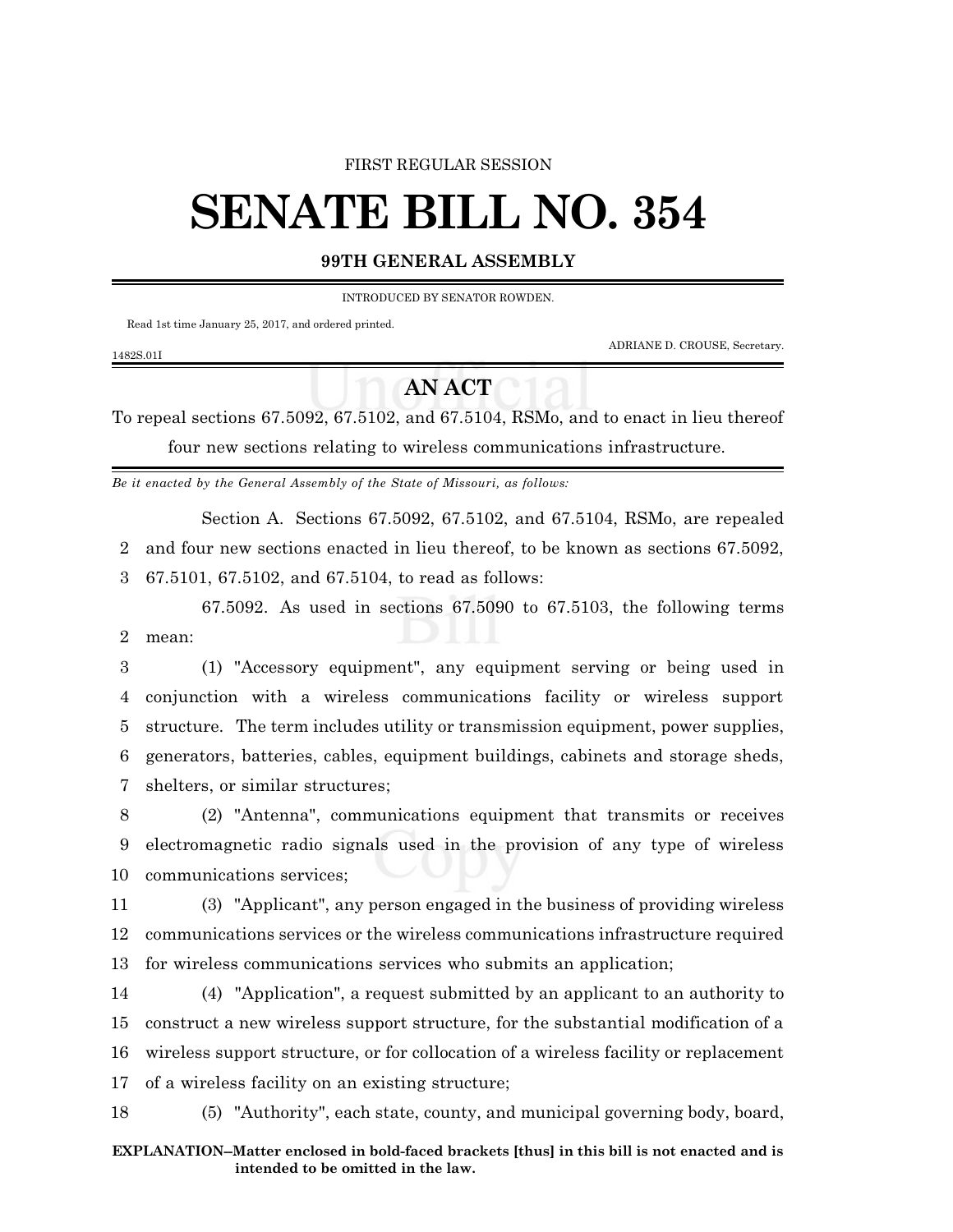agency, office, or commission authorized by law and acting in its capacity to make legislative, quasi-judicial, or administrative decisions relative to zoning or building permit review of an application. The term shall not include state courts having jurisdiction over land use, planning, or zoning decisions made by an authority;

 (6) "Base station", a station at a specific site authorized to communicate with mobile stations, generally consisting of radio transceivers, antennas, coaxial cables, power supplies, and other associated electronics, and includes a structure that currently supports or houses an antenna, a transceiver, coaxial cables, power supplies, or other associated equipment;

 (7) "Building permit", a permit issued by an authority prior to commencement of work on the collocation of wireless facilities on an existing structure, the substantial modification of a wireless support structure, or the commencement of construction of any new wireless support structure, solely to ensure that the work to be performed by the applicant satisfies the applicable building code;

 (8) "Collocation", the placement or installation of a new wireless facility on **[**a**] or immediately adjacent to an existing** structure **[**that already has an existing wireless facility**]**, including electrical transmission towers, water towers, buildings, **utility poles, existing structures,** and other structures capable of structurally supporting the attachment of wireless facilities in compliance with applicable codes;

 (9) "Electrical transmission tower", an electrical transmission structure used to support high voltage overhead power lines. The term shall not include any utility pole;

 (10) "Equipment compound", an area surrounding or near a wireless support structure within which are located wireless facilities;

 (11) "Existing structure", a structure that exists at the time a request to place wireless facilities on a structure is filed with an authority. The term includes any structure that is capable of supporting the attachment of wireless facilities in compliance with applicable building codes, National Electric Safety Codes, and recognized industry standards for structural safety, capacity, reliability, and engineering, including, but not limited to, towers, buildings, **[**and**]** water towers**[**. The term shall not include any utility pole**], and utility poles**; (12) "Replacement", includes constructing a new wireless support structure of equal proportions and of equal height or such other height that would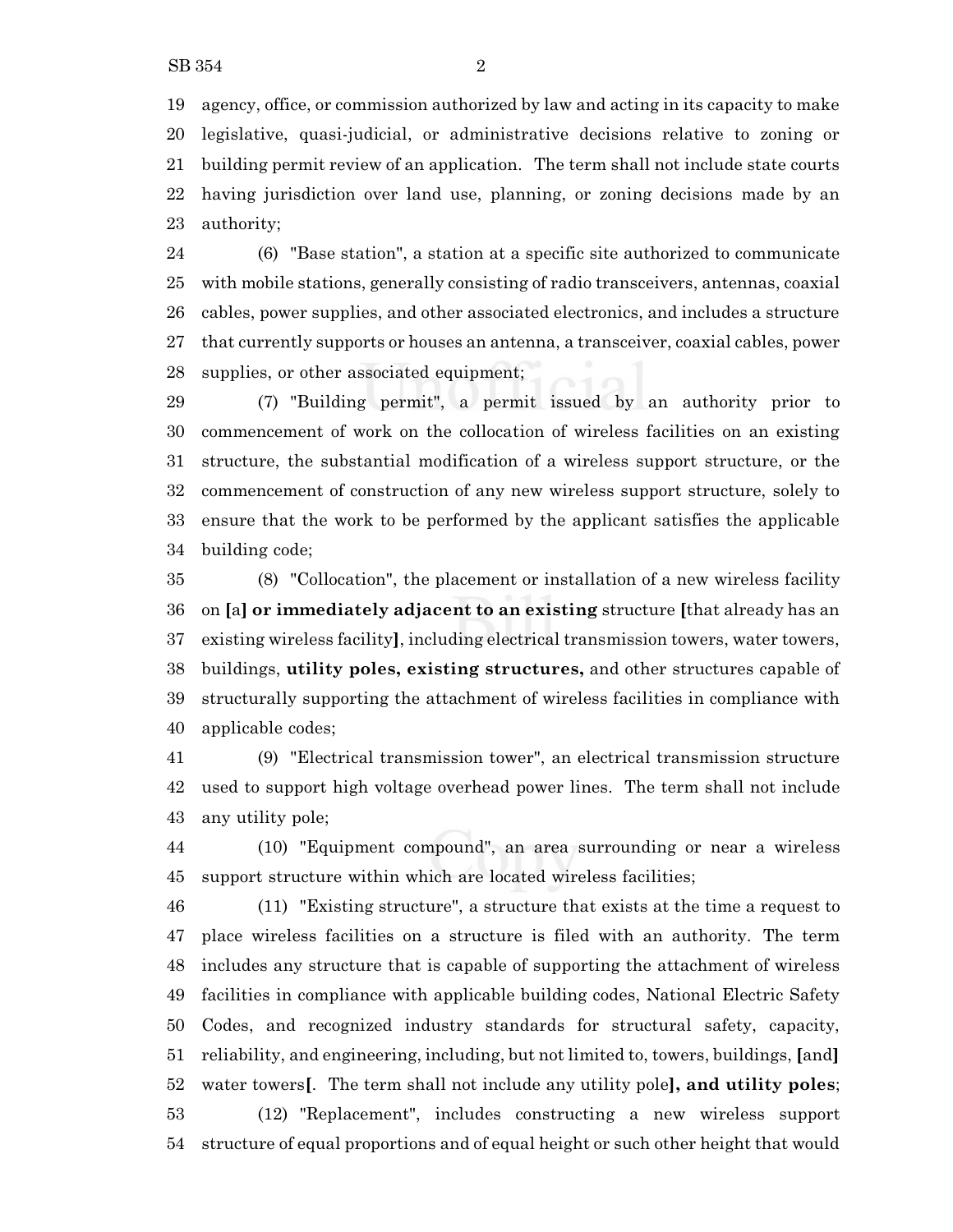not constitute a substantial modification to an existing structure in order to support wireless facilities or to accommodate collocation and includes the associated removal of the preexisting wireless facilities or wireless support structure;

 (13) **"Small wireless facility", a wireless facility with an antenna of no more than six cubic feet in volume and associated equipment with a cumulative volume no larger than twenty-eight cubic feet. An associated electric meter, concealment, telecom demarcation box, ground-based enclosure, battery backup power system, grounding equipment, power transfer switch, cutoff switch, cable, or conduit may be located outside the primary equipment enclosure and is not included in the calculation of the equipment volume. Volume shall be a measure of the exterior displacement, not the interior volume, of the enclosure. Any equipment that is concealed from public view within or behind an existing structure or concealment shall not be included in the volume calculations;**

 **(14)** "Substantial modification", the mounting of a proposed wireless facility on a wireless support structure which, as applied to the structure as it was originally constructed:

(a) Increases the existing vertical height of the structure by:

a. More than ten percent; or

 b. The height of one additional antenna array with separation from the nearest existing antenna not to exceed twenty feet, whichever is greater; or

 (b) Involves adding an appurtenance to the body of a wireless support structure that protrudes horizontally from the edge of the wireless support structure more than twenty feet or more than the width of the wireless support structure at the level of the appurtenance, whichever is greater (except where necessary to shelter the antenna from inclement weather or to connect the antenna to the tower via cable);

 (c) Involves the installation of more than the standard number of new outdoor equipment cabinets for the technology involved, not to exceed four new equipment cabinets; or

 (d) Increases the square footage of the existing equipment compound by more than one thousand two hundred fifty square feet;

 **[**(14)**] (15)** "Utility", any person, corporation, county, municipality acting in its capacity as a utility, municipal utility board, or other entity, or department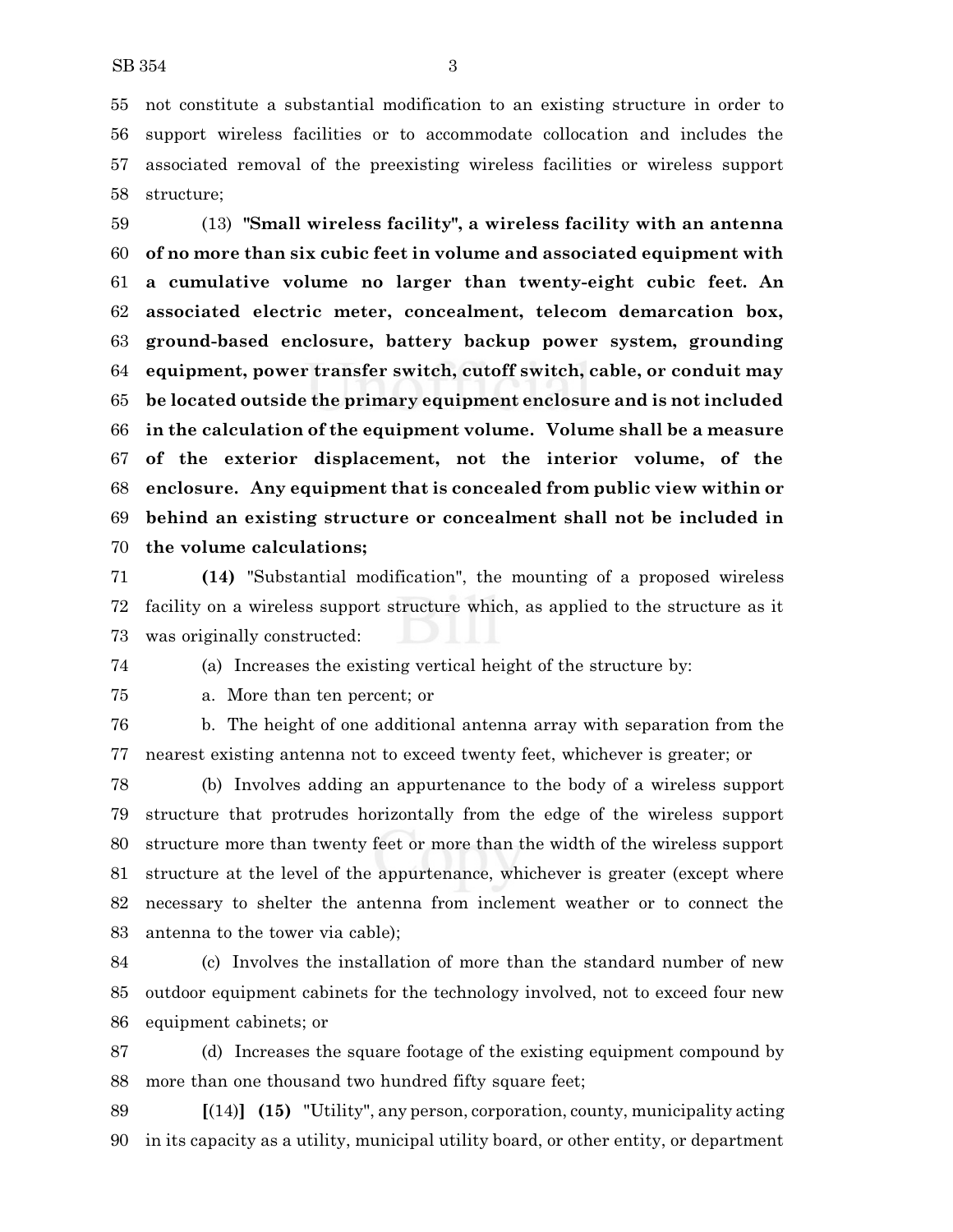thereof or entity related thereto, providing retail or wholesale electric, natural gas, water, waste water, data, cable television, or telecommunications**, wireless communications service,** or internet protocol-related services;

 **[**(15)**] (16)** "Utility pole", a structure owned or operated by a utility that is designed specifically for and used to carry lines, cables, **[**or**]** wires **or wireless facilities** for telephony, **wireless communications service,** cable television, or electricity, or to provide lighting;

 **[**(16)**] (17)** "Water tower", a water storage tank, or a standpipe or an elevated tank situated on a support structure, originally constructed for use as a reservoir or facility to store or deliver water;

 **(18) "Wireless communications infrastructure provider", a person or entity that installs or constructs facilities or structures used to provide wireless communications service;**

 **[**(17)**] (19)** "Wireless communications service", includes the wireless facilities of all services licensed to use radio communications pursuant to Section 301 of the Communications Act of 1934, 47 U.S.C. Section 301**, and fixed or mobile communication transmission services such as, but not limited to, data or voice transmissions provided using wireless facilities, including both one-way and two-way communications services**;

 **(20) "Wireless communications service provider", a provider of wireless communications service;**

 **[**(18)**] (21)** "Wireless facility", the set of equipment and network components, exclusive ofthe underlying wireless support structure, including, but not limited to, antennas, accessory equipment, transmitters, receivers, power supplies, cabling**, small wireless facilities,** and associated equipment necessary to provide wireless communications services;

 **[**(19)**] (22)** "Wireless support structure", a structure, such as a monopole, tower, **electrical transmission tower, water tower, utility pole,** or building capable of supporting wireless facilities. **[**This definition does not include utility poles.**]**

**67.5101. Notwithstanding any provision of sections 67.5090 to 67.5103, the following provisions shall apply to applications relating to small wireless facilities:**

 **(1) An authority may not require an application for the following work on previously permitted small wireless facility collocations:**

**(a) Routine maintenance; and**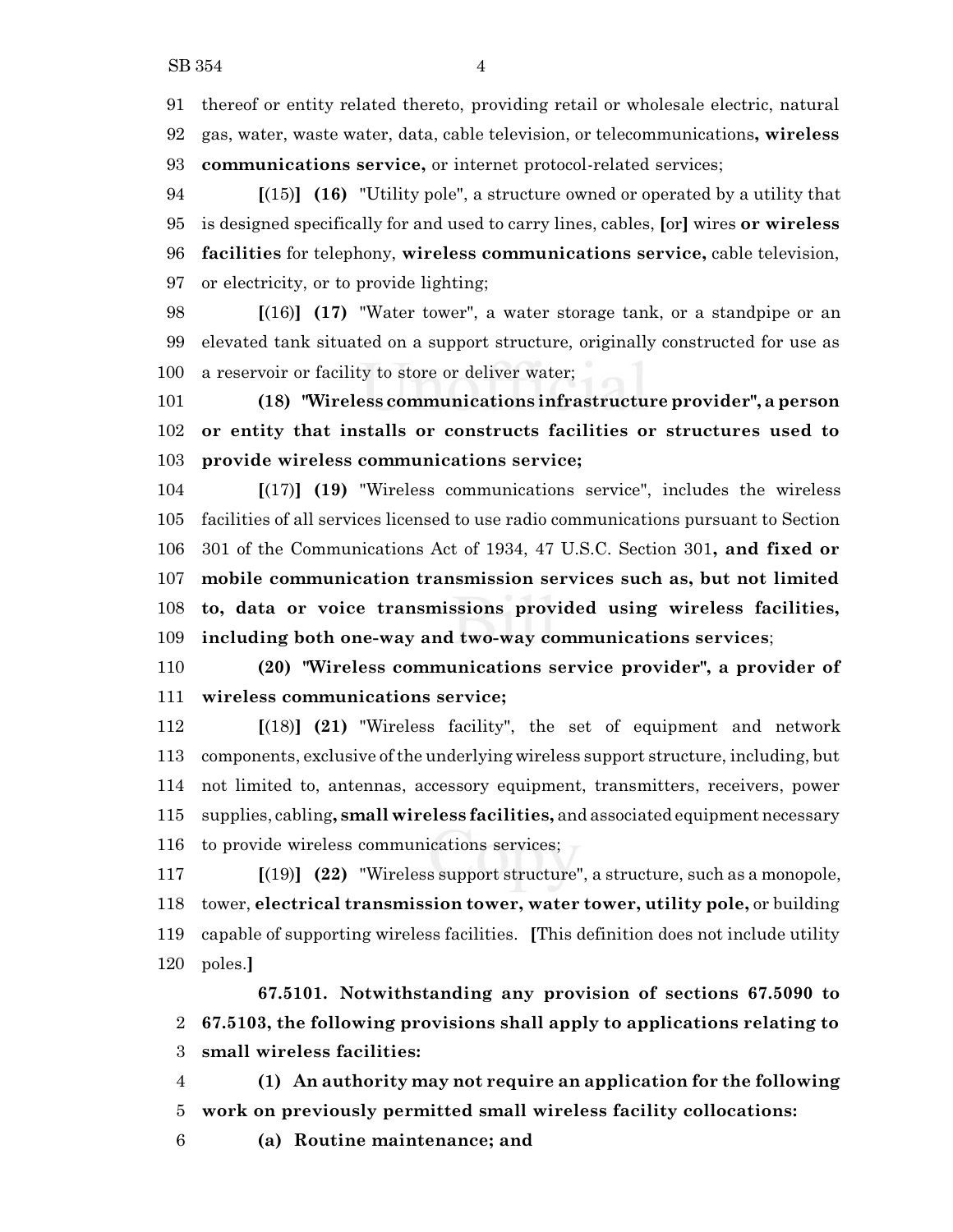**(b) The replacement of small wireless facilities with small wireless facilities that are substantially similar in size, weight, and height and that have the same or less wind loading and structural loading; provided that, if applicable, an authority may regulate the time and manner in which an applicant may access the public right-of-way to perform such work;**

 **(2) An authority shall process an application for the collocation of small wireless facilities on a nondiscriminatory basis, and an application may include up to twenty-five separate small wireless facilities;**

 **(3) An authority shall authorize the collocation of a small wireless facility on a wireless support structure not located within the public right-of-way to the same extent the authority authorizes access to such wireless support structures for other commercial projects or uses, and may authorize the collocation even if the authority has not previously permitted such access;**

 **(4) If an application for the collocation of small wireless facilities is denied, the authority shall document the basis for a denial, including the specific standards on which the denial was based, and send the documentation to the applicant on or before the day the authority denies an application. The applicant may cure the deficiencies identified by the authority and resubmit the application within thirty days of the denial. The authority shall approve or deny the revised application within thirty days;**

 **(5) Once an application for the collocation of small wireless facilities is approved, the applicant may maintain the small wireless facility in the permitted location for at least ten years, which period shall be extended automatically for at least three five-year periods unless the applicant requests that the permit be terminated. During the initial and renewal periods, there shall be no requirement for the applicant to reapply to collocate in an approved location; and**

 **(6) An authority may not institute a moratorium, whether directly through a written policy or indirectly through action or inaction, on:**

 **(a) Filing, receiving, or processing applications for the collocation of small wireless facilities; or**

**(b) Issuing permits or approvals for the collocation of small**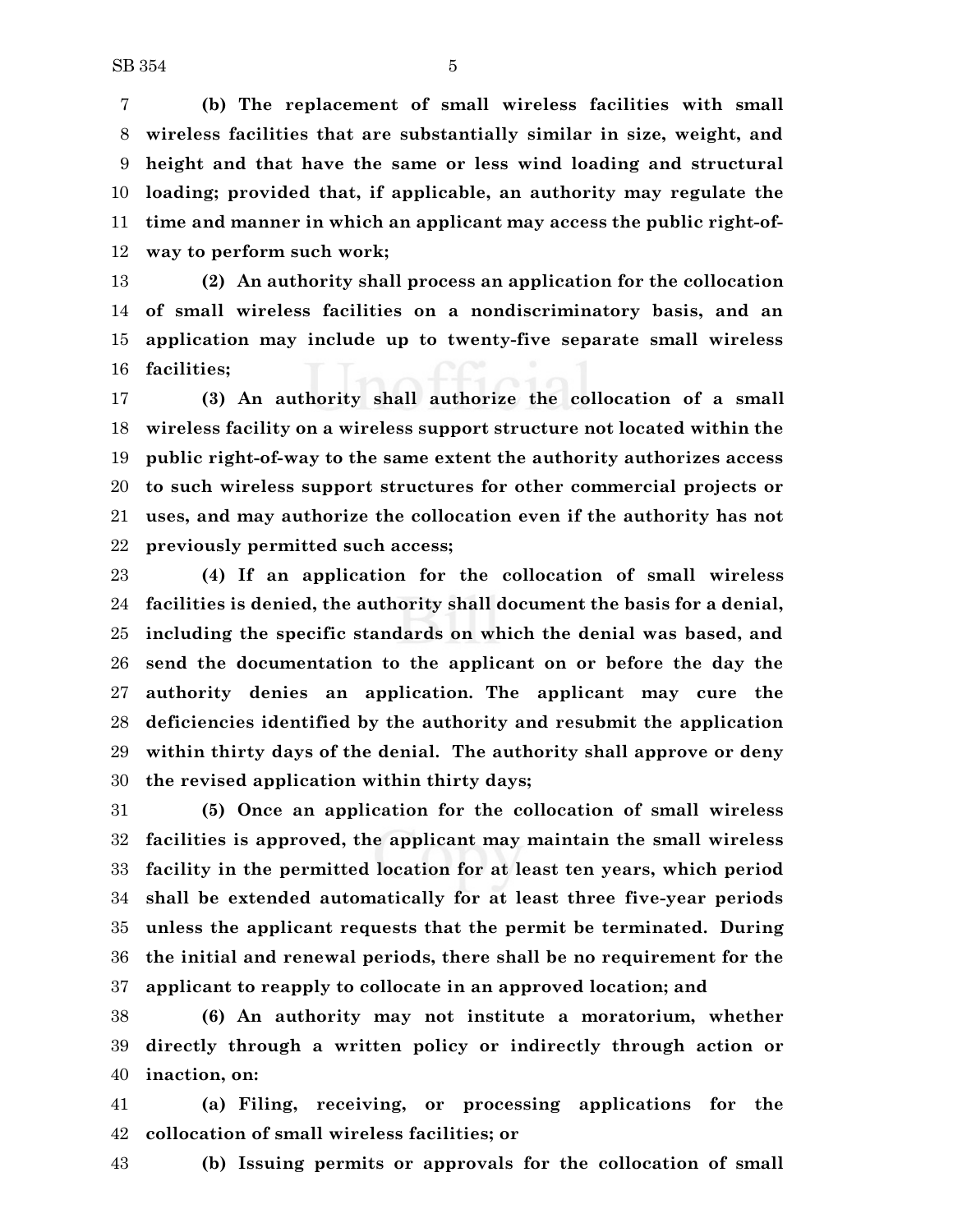### **wireless facilities.**

67.5102. In accordance with the policies of this state to further the deployment of wireless communications infrastructure:

 (1) An authority may not institute any moratorium on the permitting, construction, or issuance of approval of new wireless support structures, substantial modifications of wireless support structures, or collocations if such moratorium exceeds six months in length and if the legislative act establishing it fails to state reasonable grounds and good cause for such moratorium. No such moratorium shall affect an already pending application;

 (2) To encourage applicants to request construction of new wireless support structures on public lands and to increase local revenues:

 (a) An authority may not charge a wireless service provider or wireless infrastructure provider any rental, license, or other fee to locate a wireless facility or wireless support structure on an authority's property in excess of the current market rates for rental or use of similarly situated property. If the applicant and the authority do not agree on the applicable market rate for any such public land and cannot agree on a process by which to derive the applicable market rate for any such public land, then the market rate will be determined by a state-certified general real estate appraiser licensed under chapter 339 mutually agreed upon by the parties at the applicant's cost. The appraisal process shall be concluded within ninety calendar days from the date the applicant first tenders its proposed lease rate to the authority. In the event either party is dissatisfied with the value determined by the appraiser, such party may bring an action for review in any court of competent jurisdiction. The court shall rule on any such petition for review in an expedited manner. Nothing in this paragraph shall bar an applicant and an authority from agreeing to reasonable, periodic reviews and adjustments of current market rates during the term of a lease or contract to use an authority's property; **[**and**]**

 (b) An authority may not offer a lease or contract to use public lands to locate a wireless support structure **or wireless facility** on an authority's property that is less than fifteen years in duration unless the applicant agrees to accept a lease or contract of less than fifteen years in duration;

 **(c) An authority may not charge a wireless communications service provider or wireless communications infrastructure provider any fee, tax, or other charge, or require any other form of payment or compensation, to locate a wireless facility or wireless support structure**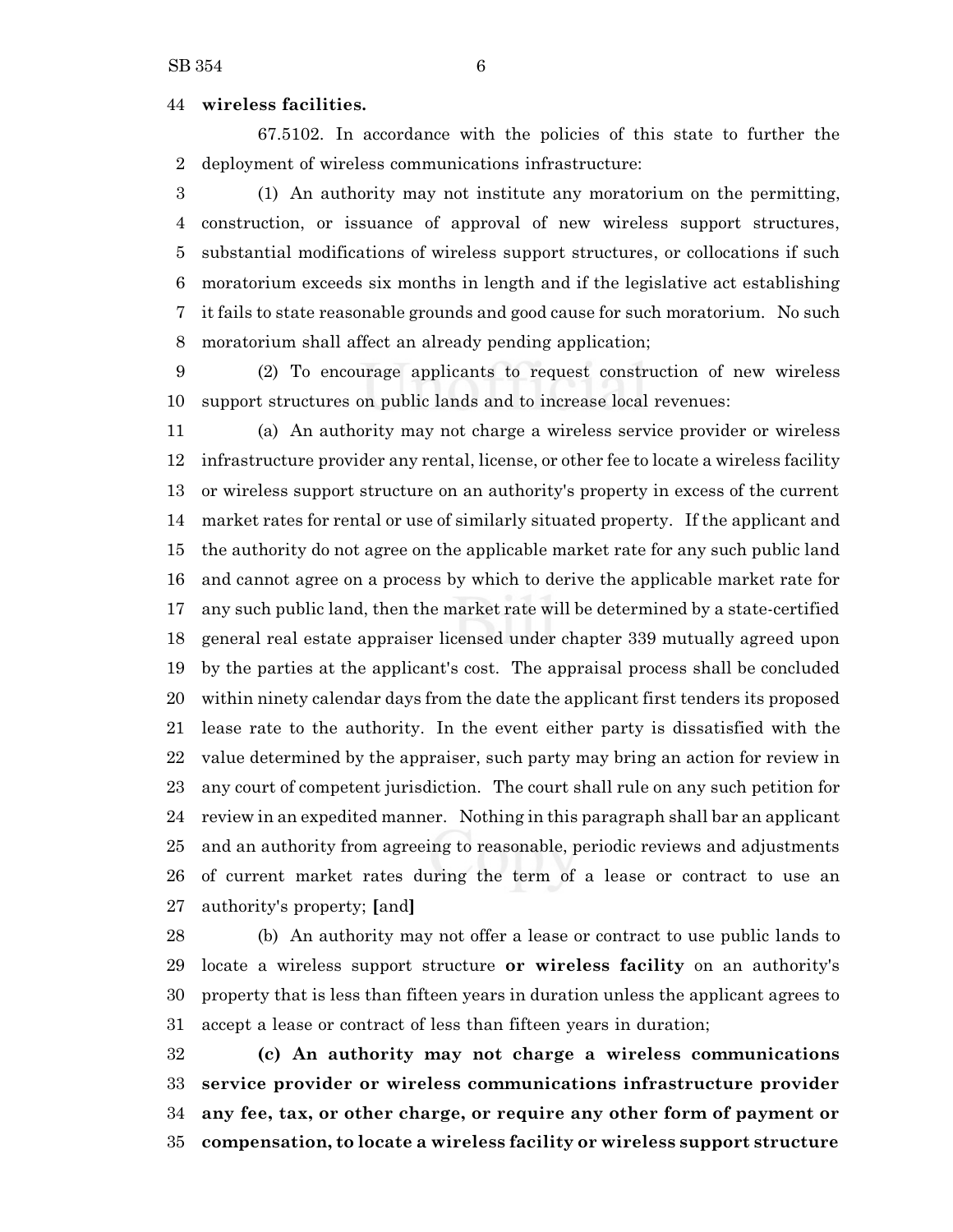**on privately-owned property, or on a wireless support structure not owned by the authority; and**

 **(d) Except as otherwise expressly provided in sections 67.5090 to 67.5103, and notwithstanding sections 67.1830 to 67.1846 to the contrary, no authority nor any other political subdivision shall demand or impose any fees, licenses, charges, payments, or assessments from any applicant, nor shall any authority or any other political subdivision demand or impose any fees, licenses, charges, payments, or assessments on wireless communications service providers or wireless communications infrastructure providers for, or in any way relating to or arising from, the deployment, installation, operation, use, replacement, maintenance, or repair of wireless facilities;**

 (3) Nothing in subdivision (2) of this section is intended to limit an authority's lawful exercise of zoning, land use, or planning and permitting authority with respect to applications for new wireless support structures on an authority's property under subsection 1 of section 67.5096.

67.5104. 1. As used in this section, "pole attachment" means an attachment by an attaching entity, including a video service provider, a telecommunications provider**, a wireless communications service provider as defined in section 67.5092,** or other communications-related service provider to a pole owned or controlled by a municipal utility or municipality**[**, but not a wireless antenna attachment or an attachment by a wireless communications provider to a pole**]**. As used in this section, "pole" means a utility pole which is owned or controlled by a municipal utility or municipality, but shall not include poles that are not associated with the transmission or distribution of electric power, communications, broadband, **[**or**]** video services**, or with providing lighting**. A municipal utility or municipality may only deny an attaching entity access to the utility's poles on a nondiscriminatory basis if there is insufficient capacity or for reasons of safety and reliability and if the attaching entity will not resolve the issue. If a municipal utility or municipality does not find any capacity, safety, or reliability issues, such municipal utility or municipality shall issue the attaching entity a permit to attach to the municipal utility's or municipality's poles. Nothing in this section shall be construed to prohibit a municipal utility or municipality from requiring an attaching entity to enter into a pole attachment agreement consistent with this section**, except that a wireless communications infrastructure provider or wireless**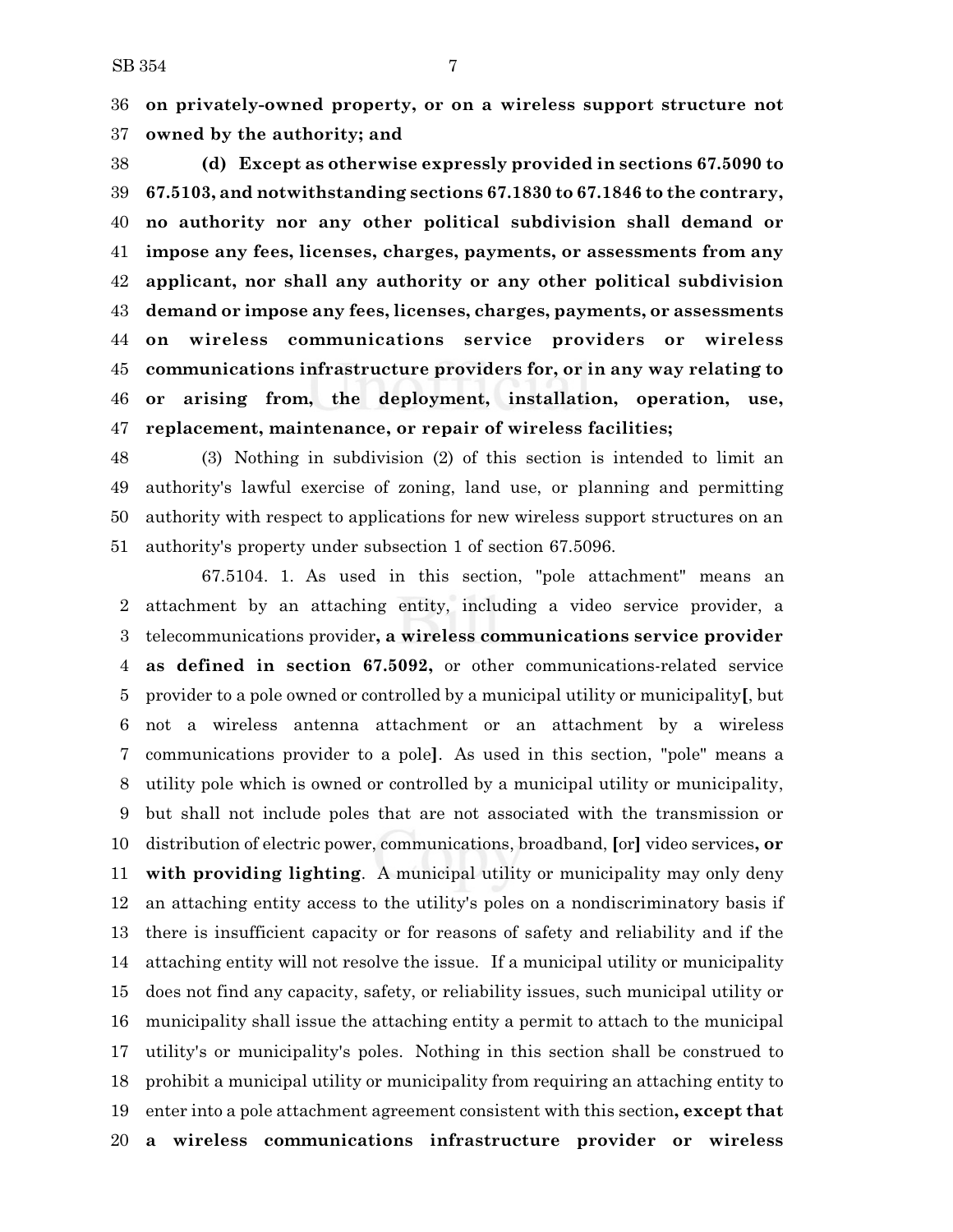**communications service provider may collocate small wireless facilities on authority utility poles located within the public roads or rights-of- way without being required to apply for or enter into any individual license, franchise, or other agreement with the authority or any other entity, but subject to such nondiscriminatory, competitively neutral, and commercially reasonable terms and conditions as may be set forth in the building permit, which terms and conditions shall comply with this section and federal pole attachment requirements under 47 U.S.C. Section 224 and corresponding regulations. The annual recurring rate to collocate a small wireless facility on an authority utility pole shall not exceed the rate produced by applying the formula adopted by the Federal Communications Commission for telecommunications pole attachments under paragraph (2) of subsection (e) of 47 CFR 1.1409**.

 2. **(1)** Notwithstanding sections 67.1830 to 67.1846, any pole attachment fees, terms, and conditions, including those related to the granting or denial of access, demanded by a municipal utility pole owner or controlling authority of a municipality shall be nondiscriminatory, just, and reasonable and shall not be subject to any required franchise authority or government entity permitting, except as provided in this section. A pole attachment rental fee shall be calculated on an annual, per-pole basis. Such rental fee shall be considered nondiscriminatory, just, and reasonable if it is agreed upon by the parties or, in the absence of such an agreement, based on cost but in no such case shall such fee so calculated be greater than the fee which would apply if it were calculated in accordance with the **[**cable service**] telecommunications pole attachment** rate formula **[**referenced in 47 U.S.C. Sec. 224(d) as applied by the Federal Communications Commission**] adopted by the Federal Communications Commission for telecommunications pole attachments under paragraph (2) of subsection (e) of 47 CFR 1.1409**. In addition, a municipal pole owner may be authorized to exceed the rate of return cost components of the Federal Communications Commission formula referenced in this section if necessary to comply with Article X of the Missouri Constitution. In the event of a dispute between the parties, either party may bring an action for review in any court of competent jurisdiction. The court shall rule on any such petition for review in an expedited manner by moving the petition to the head of the docket consistent with subsection 2 of this section. Nothing shall deny any party the right to a hearing before the court.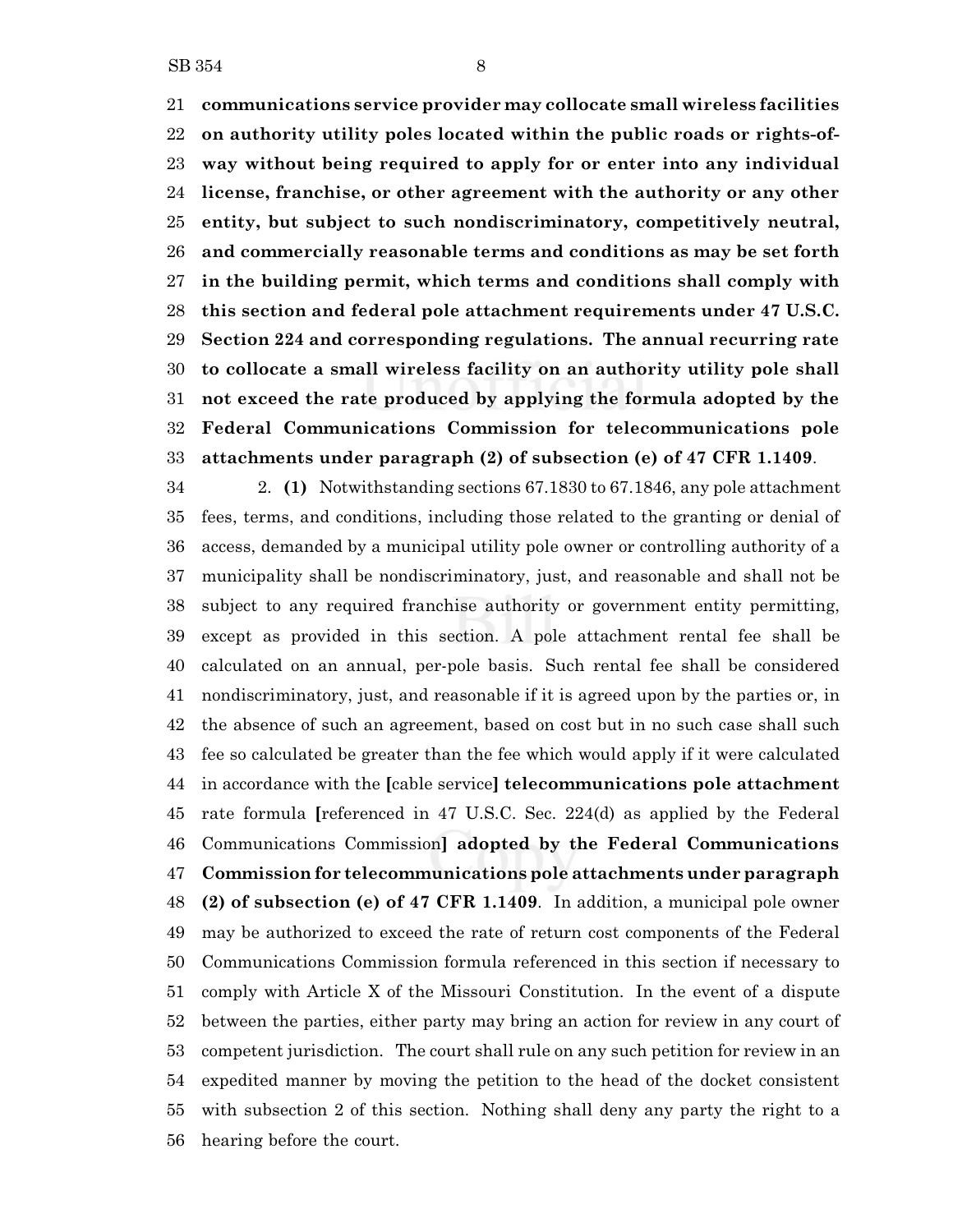**(2) Make-ready work shall be addressed as follows:**

 **(a) For authority utility poles that support aerial cables used for video communications or electric service, the parties shall comply with the process for make-ready work under 47 U.S.C. Section 224 and implementing regulations as they existed on January 1, 2017. The good faith estimate of the entity owning or controlling the pole for any make-ready work necessary to enable the pole to support the requested collocation shall include pole replacement, if necessary;**

 **(b) For authority utility poles that do not support aerial cables used for video communications or electric service, the authority shall provide a good faith estimate for any make-ready work necessary to enable the pole to support the requested collocation, including pole replacement, if necessary, within sixty days after receipt of a complete application. Make-ready work, including any pole replacement, shall be completed within sixty days of written acceptance of the good faith estimate by the applicant;**

 **(c) Make-ready work shall not require more work than required to meet applicable codes or industry standards. Charges for make- ready work, including any pole replacement, shall not exceed actual costs or the amount charged to other communications service providers for similar work and shall not include third-party fees, charges, or expenses.**

 3. Where no pole attachment agreement exists between an attaching entity and the municipal utility pole owner or controlling authority of a municipality, and a dispute between a municipal utility pole owner or controlling authority of a municipality and an attaching entity exclusively concerns the per-pole fee or any requirement or issue not directly related to pole attachments consistent with this section or both, then the attaching entity may proceed with its attachments during the pendency of the dispute under the agreed-upon terms and conditions at a rental rate of no more than as set forth in subsection 2 of this section. The attaching entity shall comply with applicable and reasonable engineering, safety and reliability standards and shall hold the municipal pole owner or controlling authority of the municipality harmless for any liabilities or damages incurred that are caused by the attaching entity.

 4. The provisions of this section shall not supersede existing pole attachment agreements established prior to August 28, 2014.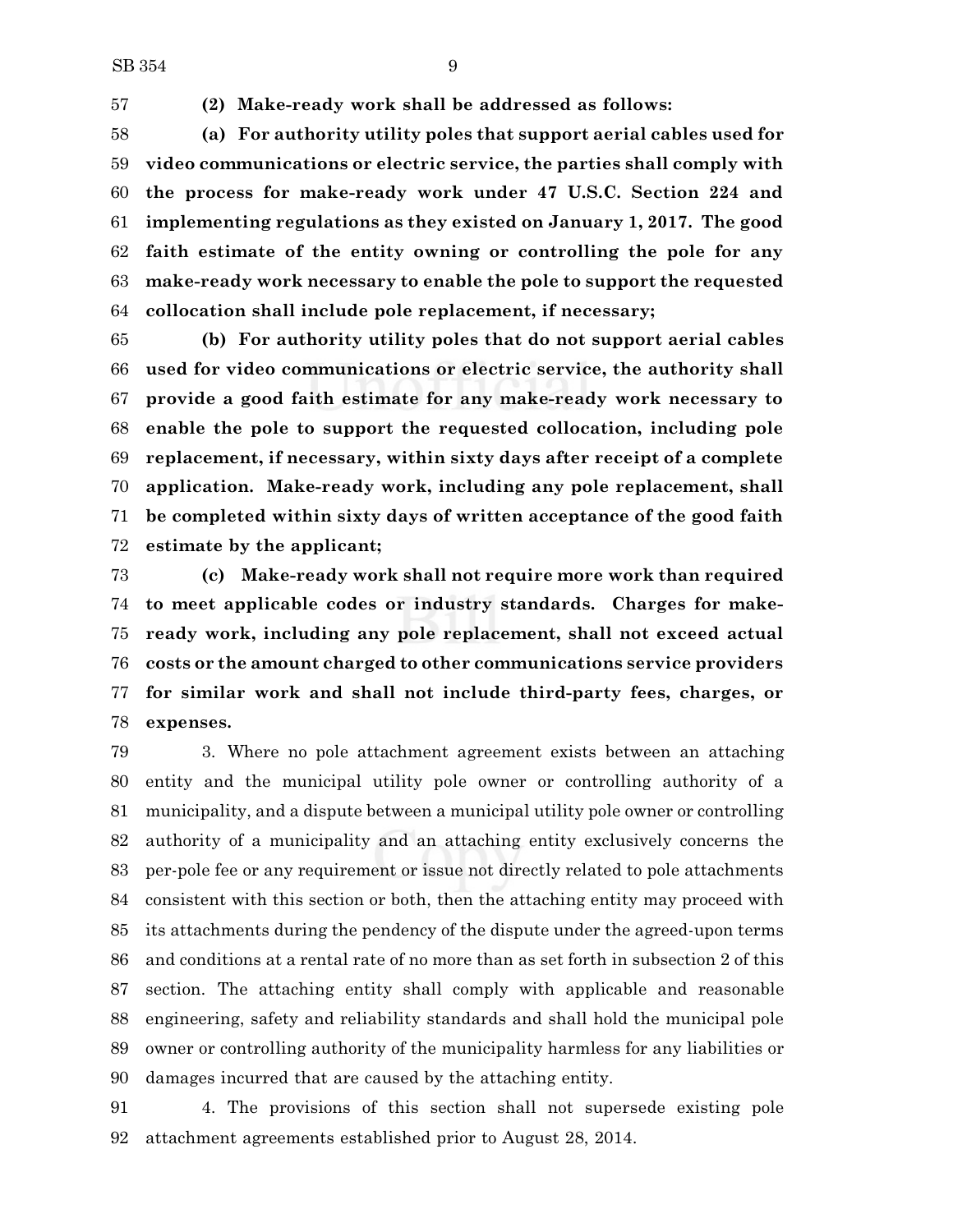5. Nothing in this section shall be construed as conferring any jurisdiction or authority to the public service commission or any state agency to regulate either the fees, terms, or conditions for pole attachments, or for any state agency to assert any jurisdiction over attachments to poles regulated by 47 U.S.C. Sec. 224.

 6. A municipal utility or municipality may, after reasonable written notice and an opportunity to cure, as provided in the applicable pole attachment agreement between a municipal utility or municipality and an attaching entity, revoke a pole attachment permit granted to an attaching entity and require removal of the attachment with or without fee refund for breach of the pole attachment agreement or permit until the breach is cured, but only in the event of a substantial breach of material terms and conditions of the pole attachment agreement or permit. A substantial breach by an attaching entity shall be limited to:

 (1) A material violation of a material provision of the applicable pole attachment agreement or permit;

 (2) An evasion or attempt to evade any material provision of the applicable pole attachment agreement or permit;

 (3) A material misrepresentation of fact in the applicable pole attachment agreement or permit application;

 (4) A failure to complete work by the date and in accordance with the terms specified in the applicable pole attachment agreement or permit, unless an extension is obtained or unless the failure to complete the work is due to reasons beyond the attaching entity's control; or

 (5) A failure to correct, within the time and in accordance with the terms specified by the municipal utility or municipality in the applicable pole attachment agreement or permit, work by the attaching entity that does not conform to applicable national safety codes, industry construction standards, or local safety codes that are not more stringent than national safety codes, upon inspection and notification by the municipal utility or municipality of the faulty condition. If the time for correction is not specified in the applicable pole attachment agreement or permit, the time for correction shall be reasonable under the particular circumstances, and in no event less than thirty days.

 7. Unless otherwise provided for in an applicable pole attachment agreement, in the event of an imminent threat to public health, life, or safety, a municipal utility or municipality shall, upon notice to the attaching entity,